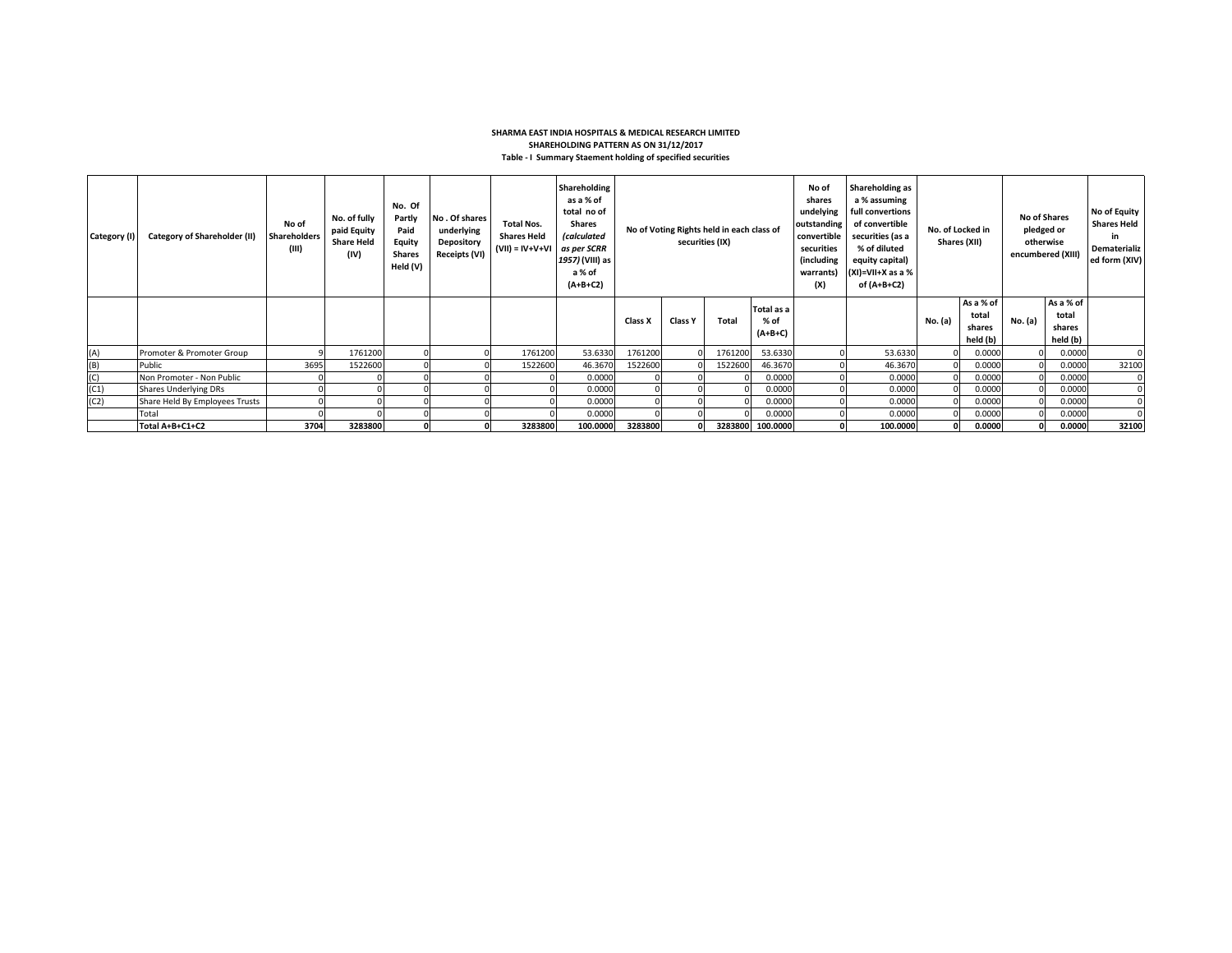## **Table - II Statement showing shareholding pattern of the Promoter and Promer Group SHAREHOLDING PATTERN AS ON 31/12/2017 SHARMA EAST INDIA HOSPITALS & MEDICAL RESEARCH LIMITED**

| S.No.      | Category & Name of the Shareholder (I)               | <b>PAN (II)</b> | No of<br>Shareholders<br>(III) | No. of fully<br>paid Equity<br><b>Share Held</b><br>(IV) | No. Of<br>Partly<br>Paid<br>Equity<br><b>Shares</b><br>Held (V) | No. Of shares Total Nos.<br>underlying<br>Depository<br><b>Receipts (VI)</b> | Shares<br>Held (VII) =<br>$IV+V+VI$ | Shareholding<br>as a % of total<br>no of Shares<br>(calculated as<br>per SCRR<br>1957) (VIII) as a<br>% of (A+B+C2) | No of Voting Rights held in each class<br>of securities (IX) |                | No of<br>Shareholding as a<br>shares<br>% assuming full<br>undelying<br>convertions of<br>outstanding<br>convertible<br>convertible<br>securities (as a %<br>securities<br>of diluted equity<br>(including<br>capital) (XI)=VII+X<br>warrants)<br>as a % of (A+B+C2)<br>(X) |                                        | No. of Locked in<br>Shares (XII) |         | <b>No of Shares</b><br>pledged or<br>otherwise<br>encumbered (XIII) |                                          | No of Equity<br><b>Shares Held</b><br>in<br>Dematerializ<br>ed form (XIV) |                                          |          |
|------------|------------------------------------------------------|-----------------|--------------------------------|----------------------------------------------------------|-----------------------------------------------------------------|------------------------------------------------------------------------------|-------------------------------------|---------------------------------------------------------------------------------------------------------------------|--------------------------------------------------------------|----------------|-----------------------------------------------------------------------------------------------------------------------------------------------------------------------------------------------------------------------------------------------------------------------------|----------------------------------------|----------------------------------|---------|---------------------------------------------------------------------|------------------------------------------|---------------------------------------------------------------------------|------------------------------------------|----------|
|            |                                                      |                 |                                |                                                          |                                                                 |                                                                              |                                     |                                                                                                                     | Class X                                                      | <b>Class Y</b> | <b>Total</b>                                                                                                                                                                                                                                                                | <b>Total as</b><br>a % of<br>$(A+B+C)$ |                                  |         | No. (a)                                                             | As a %<br>of total<br>shares<br>held (b) | No. (a)                                                                   | As a % of<br>total<br>shares<br>held (b) |          |
|            | Indian                                               |                 |                                |                                                          |                                                                 |                                                                              |                                     |                                                                                                                     |                                                              |                |                                                                                                                                                                                                                                                                             |                                        |                                  |         |                                                                     |                                          |                                                                           |                                          |          |
| (1)<br>(a) | Individual                                           |                 |                                | 756200                                                   |                                                                 |                                                                              | 756200                              | 23.0282                                                                                                             | 756200                                                       |                | 756200                                                                                                                                                                                                                                                                      | 23.0282                                | $\Omega$                         | 23.0282 |                                                                     | 0.0000                                   |                                                                           | 0.0000                                   | $\Omega$ |
|            | Briimohan Sharma                                     |                 |                                | 62000                                                    |                                                                 |                                                                              | 62000                               | 1.8881                                                                                                              | 62000                                                        |                | 62000                                                                                                                                                                                                                                                                       | 1.8881                                 | $\Omega$                         | 1.8881  |                                                                     | 0.0000                                   |                                                                           | 0.0000                                   |          |
|            | Jayshree Sharma                                      |                 |                                | 58000                                                    |                                                                 |                                                                              | 58000                               | 1.7662                                                                                                              | 58000                                                        |                | 58000                                                                                                                                                                                                                                                                       | 1.7662                                 | $\Omega$                         | 1.7662  |                                                                     | 0.0000                                   |                                                                           | 0.0000                                   |          |
|            | Maya Sharma                                          | ABXPS3785L      |                                | 160800                                                   |                                                                 |                                                                              | 160800                              | 4.8968                                                                                                              | 160800                                                       |                | 160800                                                                                                                                                                                                                                                                      | 4.8968                                 | $\Omega$                         | 4.8968  |                                                                     | 0.0000                                   |                                                                           | 0.0000                                   | $\Omega$ |
|            | Pradeep Sharma                                       | ACAPS0489B      |                                | 23200                                                    |                                                                 |                                                                              | 23200                               | 0.7065                                                                                                              | 23200                                                        |                | 23200                                                                                                                                                                                                                                                                       | 0.7065                                 | $\Omega$                         | 0.7065  |                                                                     | 0.0000                                   |                                                                           | 0.0000                                   |          |
|            | Rajesh Sharma                                        | AHWPS0110N      |                                | 40000                                                    |                                                                 |                                                                              | 40000                               | 1.2181                                                                                                              | 40000                                                        |                | 40000                                                                                                                                                                                                                                                                       | 1.2181                                 |                                  | 1.2181  |                                                                     | 0.0000                                   |                                                                           | 0.0000                                   |          |
|            | Shailendra Sharma                                    | AFEPS7340Q      |                                | 412200                                                   |                                                                 |                                                                              | 412200                              | 12.5525                                                                                                             | 412200                                                       |                | 412200                                                                                                                                                                                                                                                                      | 12.5525                                | $\Omega$                         | 12.5525 |                                                                     | 0.0000                                   |                                                                           | 0.0000                                   |          |
| (b)        | Huf                                                  |                 |                                |                                                          |                                                                 |                                                                              |                                     | 0.0000                                                                                                              |                                                              |                |                                                                                                                                                                                                                                                                             | 0.0000                                 | $\Omega$                         | 0.0000  |                                                                     | 0.0000                                   |                                                                           | 0.0000                                   |          |
| (c)        | Central Govt /state Govt/ President Of India         |                 |                                |                                                          |                                                                 |                                                                              |                                     | 0.0000                                                                                                              |                                                              |                |                                                                                                                                                                                                                                                                             | 0.0000                                 | $\Omega$                         | 0.0000  |                                                                     | 0.0000                                   |                                                                           | 0.0000                                   |          |
| (d)        | Financial Inst/banks                                 |                 |                                |                                                          |                                                                 |                                                                              |                                     | 0.0000                                                                                                              |                                                              |                |                                                                                                                                                                                                                                                                             | 0.0000                                 | $\Omega$                         | 0.0000  |                                                                     | 0.000                                    |                                                                           | 0.0000                                   |          |
| (e)        | Any other                                            |                 |                                |                                                          |                                                                 |                                                                              |                                     |                                                                                                                     |                                                              |                |                                                                                                                                                                                                                                                                             |                                        |                                  |         |                                                                     |                                          |                                                                           |                                          |          |
|            | Other - Body Corporate                               |                 |                                | 1005000                                                  |                                                                 |                                                                              | 1005000                             | 30.6048                                                                                                             | 1005000                                                      |                | 1005000                                                                                                                                                                                                                                                                     | 30.6048                                | $\Omega$                         | 30.6048 |                                                                     | 0.0000                                   |                                                                           | 0.0000                                   |          |
|            | Kshitij Enterprises(p)Itd                            |                 |                                | 150700                                                   |                                                                 |                                                                              | 150700                              | 4.5892                                                                                                              | 150700                                                       |                | 150700                                                                                                                                                                                                                                                                      | 4.5892                                 | $\Omega$                         | 4.5892  |                                                                     | 0.0000                                   |                                                                           | 0.0000                                   |          |
|            | Sharma Hospital Pvt. Ltd.                            | AACCS1237J      |                                | 670400                                                   |                                                                 |                                                                              | 670400                              | 20.4154                                                                                                             | 670400                                                       |                | 670400                                                                                                                                                                                                                                                                      | 20.4154                                | $\Omega$                         | 20,4154 |                                                                     | 0.0000                                   |                                                                           | 0.0000                                   |          |
|            | Sharma Nur.home&bone Hosp                            | AACCS4866P      |                                | 183900                                                   |                                                                 |                                                                              | 183900                              | 5.6002                                                                                                              | 183900                                                       |                | 183900                                                                                                                                                                                                                                                                      | 5.6002                                 | $\Omega$                         | 5.6002  |                                                                     | 0.0000                                   |                                                                           | 0.0000                                   |          |
|            | Sub - Total                                          |                 |                                | 1761200                                                  |                                                                 |                                                                              | 1761200                             | 53.6330                                                                                                             | 1761200                                                      |                | 1761200                                                                                                                                                                                                                                                                     | 53.6330                                |                                  | 53.6330 |                                                                     | 0.0000                                   |                                                                           | 0.0000                                   |          |
|            | Foreign                                              |                 |                                |                                                          |                                                                 |                                                                              |                                     |                                                                                                                     |                                                              |                |                                                                                                                                                                                                                                                                             |                                        |                                  |         |                                                                     |                                          |                                                                           |                                          |          |
|            | Individual(nri/ Foriegn Individual)                  |                 |                                |                                                          |                                                                 |                                                                              |                                     | 0.0000                                                                                                              |                                                              |                |                                                                                                                                                                                                                                                                             | 0.0000                                 | $\Omega$                         | 0.0000  |                                                                     | 0.0000                                   |                                                                           | 0.0000                                   |          |
| (b)        | Government                                           |                 |                                |                                                          |                                                                 |                                                                              |                                     | 0.0000                                                                                                              |                                                              |                |                                                                                                                                                                                                                                                                             | 0.0000                                 | $\Omega$                         | 0.0000  |                                                                     | 0.0000                                   |                                                                           | 0.0000                                   |          |
| (c)        | Institutions                                         |                 |                                |                                                          |                                                                 |                                                                              |                                     | 0.0000                                                                                                              |                                                              |                |                                                                                                                                                                                                                                                                             | 0.0000                                 | $\Omega$                         | 0.0000  |                                                                     | 0.0000                                   |                                                                           | 0.0000                                   |          |
|            | Foreign Portfolio Investors                          |                 |                                |                                                          |                                                                 |                                                                              |                                     | 0.0000                                                                                                              |                                                              |                |                                                                                                                                                                                                                                                                             | 0.0000                                 | $\Omega$                         | 0.0000  |                                                                     | 0.0000                                   |                                                                           | 0.0000                                   |          |
| (e)        | Any Other                                            |                 |                                |                                                          |                                                                 |                                                                              |                                     |                                                                                                                     |                                                              |                |                                                                                                                                                                                                                                                                             |                                        |                                  |         |                                                                     |                                          |                                                                           |                                          |          |
|            | Sub - Total                                          |                 |                                |                                                          |                                                                 |                                                                              |                                     |                                                                                                                     |                                                              |                |                                                                                                                                                                                                                                                                             |                                        |                                  |         |                                                                     |                                          |                                                                           |                                          |          |
|            | Total Shareholding of Promoter and Promotor<br>Group |                 |                                | 1761200                                                  |                                                                 |                                                                              | 1761200                             | 53.633                                                                                                              | 1761200                                                      |                | 1761200                                                                                                                                                                                                                                                                     | 53.633                                 | $\Omega$                         | 53.633  | $\Omega$                                                            |                                          |                                                                           |                                          |          |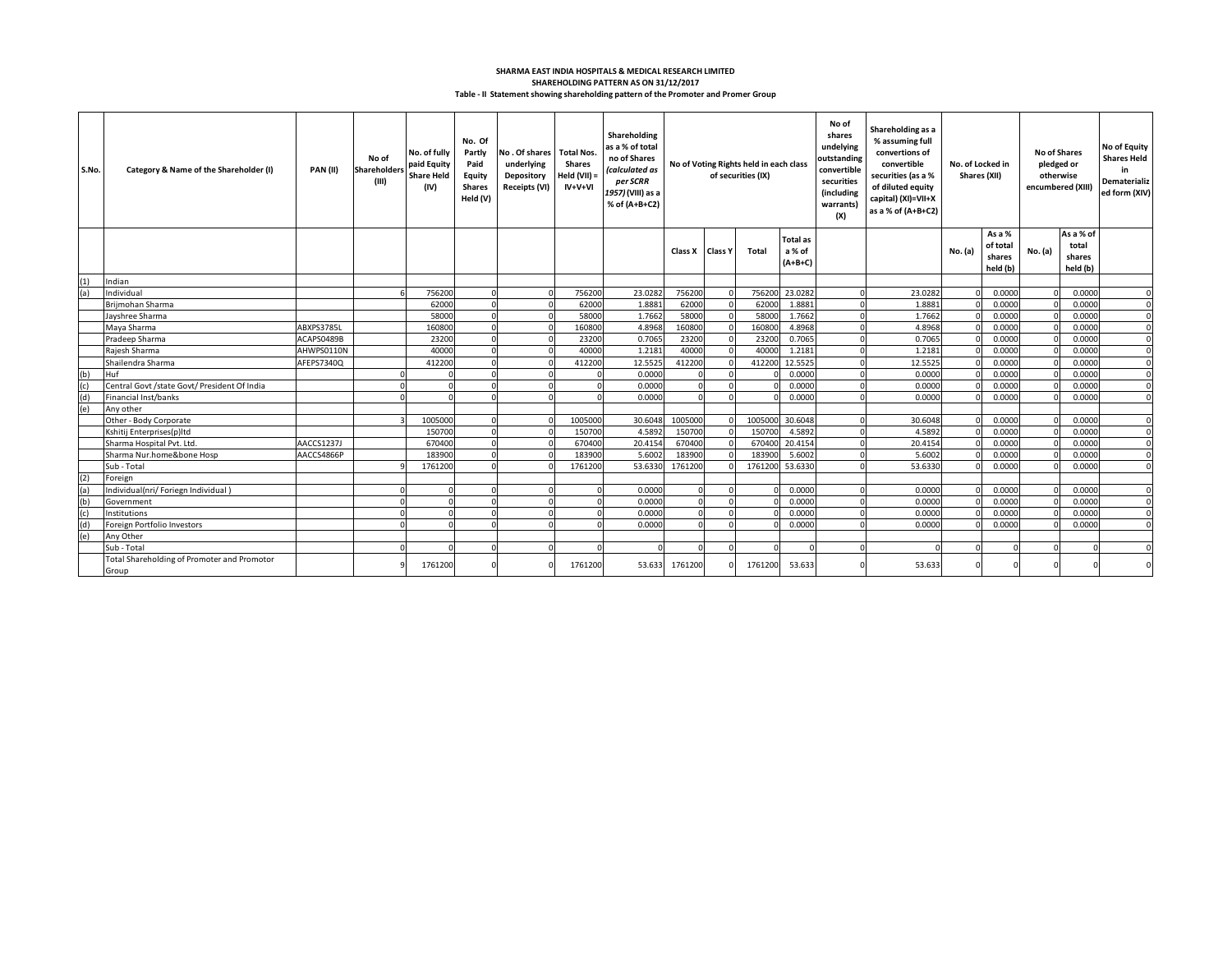## **Table - III Statement showing shareholding pattern of the Public shareholding SHARMA EAST INDIA HOSPITALS & MEDICAL RESEARCH LIMITED SHAREHOLDING PATTERN AS ON 31/12/2017**

| S.No.      | Category & Name of the Shareholder (I)                    | <b>PAN (II)</b> | No of<br>Sharehold<br>ers (III) | No. of<br>fully paid<br><b>Equity</b><br>Share<br>Held (IV) | No. Of<br>Partly<br>Paid<br><b>Equity</b><br><b>Shares</b><br>Held (V) | No.Of<br>shares<br>Depository<br>Receipts<br>(VI) | <b>Total Nos.</b><br>underlying Shares Held<br>$(VII) =$<br>$IV+V+VI$ | Shareholdin<br>g as a % of<br>total no of<br><b>Shares</b><br><i>(calculated</i><br>as per SCRR<br>1957) (VIII)<br>as a % of<br>$(A+B+C2)$ |                |                      | No of Voting Rights held in each class of<br>securities (IX) |                  | No of shares<br>undelying<br>outstanding<br>convertible<br>securities<br>(including<br>warrants) (X) | Shareholding<br>as a %<br>assuming full<br>convertions of<br>convertible<br>securities (as a<br>% of diluted<br>equity capital)<br>(XI)=VII+X as a<br>% of (A+B+C2) |         | No. of Locked in<br>Shares (XII) | <b>No of Shares</b><br>pledged or<br>otherwise<br>encumbered (XIII) |                  | No of<br>Equity<br><b>Shares</b><br>Held in<br>Dematerial<br>ized form<br>(XIV) |
|------------|-----------------------------------------------------------|-----------------|---------------------------------|-------------------------------------------------------------|------------------------------------------------------------------------|---------------------------------------------------|-----------------------------------------------------------------------|--------------------------------------------------------------------------------------------------------------------------------------------|----------------|----------------------|--------------------------------------------------------------|------------------|------------------------------------------------------------------------------------------------------|---------------------------------------------------------------------------------------------------------------------------------------------------------------------|---------|----------------------------------|---------------------------------------------------------------------|------------------|---------------------------------------------------------------------------------|
|            |                                                           |                 |                                 |                                                             |                                                                        |                                                   |                                                                       |                                                                                                                                            |                |                      |                                                              | Total as a       |                                                                                                      |                                                                                                                                                                     |         | As a % of                        |                                                                     | As a % of        |                                                                                 |
|            |                                                           |                 |                                 |                                                             |                                                                        |                                                   |                                                                       |                                                                                                                                            | Class X        | <b>Class Y</b>       | Total                                                        | % of             |                                                                                                      |                                                                                                                                                                     | No. (a) | total<br>shares                  | No. (a)                                                             | total<br>shares  |                                                                                 |
|            |                                                           |                 |                                 |                                                             |                                                                        |                                                   |                                                                       |                                                                                                                                            |                |                      |                                                              | $(A+B+C)$        |                                                                                                      |                                                                                                                                                                     |         | held (b)                         |                                                                     | held (b)         |                                                                                 |
| (1)        | nstitutions                                               |                 |                                 |                                                             |                                                                        |                                                   |                                                                       |                                                                                                                                            |                |                      |                                                              |                  |                                                                                                      |                                                                                                                                                                     |         |                                  |                                                                     |                  |                                                                                 |
| (a)        | <b>Mutual Funds</b>                                       |                 |                                 | $\Omega$                                                    | $\sqrt{ }$                                                             | $\Omega$                                          | $\Omega$                                                              | 0.0000                                                                                                                                     | $\Omega$       | $\Omega$             |                                                              | 0.0000           | $\Omega$                                                                                             | 0.0000                                                                                                                                                              |         | 0.0000                           |                                                                     | 0.0000           | $\Omega$                                                                        |
| (b)        | Venture Capital Funds                                     |                 |                                 |                                                             |                                                                        |                                                   |                                                                       | 0.0000                                                                                                                                     |                |                      |                                                              | 0.0000           | $\Omega$                                                                                             | 0.0000                                                                                                                                                              |         | 0.0000                           |                                                                     | 0.0000           | $\Omega$                                                                        |
| (c)        | Alternate Investment Funds                                |                 |                                 | $\Omega$                                                    | $\Omega$                                                               | $\Omega$                                          | $\Omega$                                                              | 0.0000                                                                                                                                     | $\Omega$       | $\Omega$             |                                                              | 0.0000           | $\Omega$                                                                                             | 0.0000                                                                                                                                                              |         | 0.0000                           |                                                                     | 0.0000           | $\Omega$                                                                        |
| (d)        | Foreign Venture Capital Investors                         |                 | n                               | $\mathbf{0}$                                                | $\Omega$                                                               | $\Omega$                                          | $\overline{0}$                                                        | 0.0000                                                                                                                                     | $\mathbf 0$    | $\Omega$             |                                                              | 0.0000           | $\Omega$                                                                                             | 0.0000                                                                                                                                                              |         | 0.0000                           |                                                                     | 0.0000           | $\Omega$                                                                        |
| (e)        | Foreign Portfolio Investros                               |                 |                                 | $\Omega$                                                    | $\sqrt{ }$                                                             | $\Omega$                                          | $\Omega$                                                              | 0.0000                                                                                                                                     | $\Omega$       | $\Omega$             |                                                              | 0.0000           | $\Omega$                                                                                             | 0.0000                                                                                                                                                              |         | 0.0000                           |                                                                     | 0.0000           | $\Omega$                                                                        |
| (f)        | Financial Inst/banks                                      |                 |                                 | $\Omega$                                                    |                                                                        | $\Omega$                                          | $\Omega$                                                              | 0.0000                                                                                                                                     | $\Omega$       | $\Omega$             |                                                              | 0.0000           | $\Omega$                                                                                             | 0.0000                                                                                                                                                              |         | 0.0000                           |                                                                     | 0.0000           | $\Omega$                                                                        |
| (g)        | Insurance Companies                                       |                 |                                 | $\Omega$                                                    |                                                                        | $\Omega$                                          | $\Omega$                                                              | 0.0000                                                                                                                                     | $\Omega$       |                      |                                                              | 0.0000           | $\Omega$                                                                                             | 0.0000                                                                                                                                                              |         | 0.0000                           |                                                                     | 0.0000           | $\Omega$                                                                        |
| (h)        | Provident Funds/ Pension Fund                             |                 |                                 | $\Omega$                                                    | $\sqrt{ }$                                                             | $\Omega$                                          | $\Omega$                                                              | 0.0000                                                                                                                                     | $\Omega$       | $\Omega$             |                                                              | 0.0000           | $\Omega$                                                                                             | 0.0000                                                                                                                                                              |         | 0.0000                           |                                                                     | 0.0000           | $\Omega$                                                                        |
| (i)        | Any other                                                 |                 |                                 |                                                             |                                                                        |                                                   |                                                                       |                                                                                                                                            |                |                      |                                                              |                  |                                                                                                      |                                                                                                                                                                     |         |                                  |                                                                     |                  |                                                                                 |
|            | Sub-total (B)(1)                                          |                 |                                 | $\Omega$                                                    | $\sqrt{ }$                                                             | $\Omega$                                          | $\Omega$                                                              | 0.0000                                                                                                                                     | $\Omega$       | $\Omega$             |                                                              | 0.0000           | $\Omega$                                                                                             | 0.0000                                                                                                                                                              |         | 0.0000                           |                                                                     | 0.0000           | $\Omega$                                                                        |
| (2)        | Central Govt /state Govt/ President Of India              |                 |                                 | $\Omega$                                                    |                                                                        | $\Omega$                                          |                                                                       | 0.0000                                                                                                                                     |                | $\Omega$             |                                                              | 0.0000           | $\Omega$                                                                                             | 0.0000                                                                                                                                                              |         | 0.000C                           |                                                                     | 0.0000           | $\Omega$                                                                        |
|            | Sub-total (B)(2)                                          |                 |                                 | n                                                           |                                                                        | $\Omega$                                          |                                                                       | 0.0000                                                                                                                                     |                | $\Omega$             |                                                              | 0.0000           | $\Omega$                                                                                             | 0.0000                                                                                                                                                              |         | 0.000C                           |                                                                     | 0.0000           |                                                                                 |
| (3)        | Non-institutions                                          |                 |                                 |                                                             |                                                                        |                                                   |                                                                       |                                                                                                                                            |                |                      |                                                              |                  |                                                                                                      |                                                                                                                                                                     |         |                                  |                                                                     |                  |                                                                                 |
| (a)        | (i) Individual-Holding Nom. Val. upto Rs.2 lakhs          |                 | 3682                            | 823500                                                      |                                                                        | $\Omega$                                          | 823500                                                                | 25.0777                                                                                                                                    | 823500         | $\Omega$             | 823500                                                       | 25.0777          | $\Omega$                                                                                             | 25.0777                                                                                                                                                             |         | 0.0000                           |                                                                     | 0.0000           | 31700                                                                           |
|            | (ii) Individual-Holding Nom. Val. greater then Rs.2 lakhs |                 |                                 | 276800                                                      |                                                                        | $\Omega$                                          | 276800                                                                | 8.4293                                                                                                                                     | 276800         | $\Omega$             | 276800                                                       | 8.4293           | $\Omega$                                                                                             | 8.4293                                                                                                                                                              |         | 0.000                            |                                                                     | 0.0000           | $\Omega$                                                                        |
|            | Ashok Kumar Jain                                          |                 |                                 | 35500                                                       |                                                                        | $\Omega$                                          | 35500                                                                 | 1.0811                                                                                                                                     | 35500          |                      | 35500                                                        | 1.0811           | $\mathbf 0$                                                                                          | 1.0811                                                                                                                                                              |         | 0.000C                           |                                                                     | 0.0000           | $\Omega$                                                                        |
|            | Lata Sharma                                               |                 |                                 | 40000                                                       | $\Omega$                                                               | $\Omega$                                          | 40000                                                                 | 1.2181                                                                                                                                     | 40000          | $\Omega$             | 40000                                                        | 1.2181           | $\Omega$                                                                                             | 1.2181                                                                                                                                                              |         | 0.0000                           |                                                                     | 0.0000           | $\mathbf 0$                                                                     |
|            | Madhulika Sharma                                          |                 |                                 | 83800                                                       | $\Omega$                                                               | $\Omega$                                          | 83800                                                                 | 2.5519                                                                                                                                     | 83800          | $\Omega$<br>$\Omega$ | 83800                                                        | 2.5519           | $\Omega$                                                                                             | 2.5519                                                                                                                                                              |         | 0.0000                           |                                                                     | 0.0000           | $\mathbf 0$                                                                     |
|            | Manisha Agarwal                                           |                 |                                 | 60000<br>35500                                              | $\sqrt{ }$                                                             | $\Omega$                                          | 60000<br>35500                                                        | 1.8272                                                                                                                                     | 60000<br>35500 |                      | 60000<br>35500                                               | 1.8272<br>1.0811 | $\mathbf 0$<br>$\Omega$                                                                              | 1.8272                                                                                                                                                              |         | 0.0000                           |                                                                     | 0.0000           | $\Omega$<br>$\Omega$                                                            |
|            | Subhash Jain<br>Nbfc Registered With Rbi                  |                 |                                 | $\Omega$                                                    |                                                                        |                                                   | $\Omega$                                                              | 1.0811<br>0.0000                                                                                                                           |                |                      |                                                              | 0.0000           | $\Omega$                                                                                             | 1.0811<br>0.0000                                                                                                                                                    |         | 0.0000<br>0.000C                 |                                                                     | 0.0000<br>0.0000 |                                                                                 |
| (b)<br>(c) |                                                           |                 | n                               | $\Omega$                                                    | $\Omega$                                                               | $\Omega$<br>$\Omega$                              | $\overline{0}$                                                        | 0.0000                                                                                                                                     | $\Omega$       | $\Omega$             |                                                              | 0.0000           | $\Omega$                                                                                             | 0.0000                                                                                                                                                              |         | 0.0000                           |                                                                     | 0.0000           | $\Omega$                                                                        |
| (d)        | <b>Employees Trust</b>                                    |                 |                                 | C                                                           |                                                                        | $\Omega$                                          |                                                                       | 0.0000                                                                                                                                     | $\Omega$       | $\Omega$             |                                                              | 0.0000           | $\Omega$                                                                                             | 0.0000                                                                                                                                                              |         | 0.0000                           |                                                                     | 0.0000           | $\Omega$                                                                        |
| (e)        | Overseas Depository Holding DRs<br>Any Other              |                 |                                 |                                                             |                                                                        |                                                   |                                                                       |                                                                                                                                            |                |                      |                                                              |                  |                                                                                                      |                                                                                                                                                                     |         |                                  |                                                                     |                  |                                                                                 |
|            | Other - Body Corp                                         |                 |                                 | 422300                                                      |                                                                        |                                                   | 422300                                                                | 12.8601                                                                                                                                    | 422300         |                      | 422300                                                       | 12.8601          | $\Omega$                                                                                             | 12.8601                                                                                                                                                             |         | 0.0000                           |                                                                     | 0.0000           | 400                                                                             |
|            | Ganpati Plast Fab Ltd.                                    |                 |                                 | 290900                                                      | $\Omega$                                                               | $\Omega$                                          | 290900                                                                | 8.8586                                                                                                                                     | 290900         |                      | 290900                                                       | 8.8586           | $\Omega$                                                                                             | 8.8586                                                                                                                                                              |         | 0.0000                           |                                                                     | 0.0000           | $\Omega$                                                                        |
|            | T.c.i.bhoruka Project Ltd                                 |                 |                                 | 100000                                                      | $\Omega$                                                               | $\Omega$                                          | 100000                                                                | 3.0453                                                                                                                                     | 100000         | $\Omega$             | 100000                                                       | 3.0453           | $\mathbf 0$                                                                                          | 3.0453                                                                                                                                                              |         | 0.0000                           |                                                                     | 0.0000           | $\Omega$                                                                        |
|            | Sub-total (B)(3)                                          |                 | 3695                            | 1522600                                                     | $\sqrt{ }$                                                             | $\Omega$                                          | 1522600                                                               | 46.3670                                                                                                                                    | 1522600        |                      | 1522600                                                      | 46.3670          | $\Omega$                                                                                             | 46.3670                                                                                                                                                             |         | 0.0000                           |                                                                     | 0.0000           | 32100                                                                           |
|            | <b>Total Public Shareholding</b>                          |                 | 3695                            | 1522600                                                     |                                                                        |                                                   | 1522600                                                               | 46.3670                                                                                                                                    | 1522600        |                      | 1522600                                                      | 46.3670          | $\Omega$                                                                                             | 46.3670                                                                                                                                                             |         | 0.0000                           |                                                                     | 0.0000           | 32100                                                                           |
|            |                                                           |                 |                                 |                                                             |                                                                        |                                                   |                                                                       |                                                                                                                                            |                |                      |                                                              |                  |                                                                                                      |                                                                                                                                                                     |         |                                  |                                                                     |                  |                                                                                 |
|            |                                                           |                 |                                 |                                                             |                                                                        |                                                   |                                                                       |                                                                                                                                            |                |                      |                                                              |                  |                                                                                                      |                                                                                                                                                                     |         |                                  |                                                                     |                  |                                                                                 |
|            |                                                           |                 |                                 |                                                             |                                                                        |                                                   |                                                                       |                                                                                                                                            |                |                      |                                                              |                  |                                                                                                      |                                                                                                                                                                     |         |                                  |                                                                     |                  |                                                                                 |